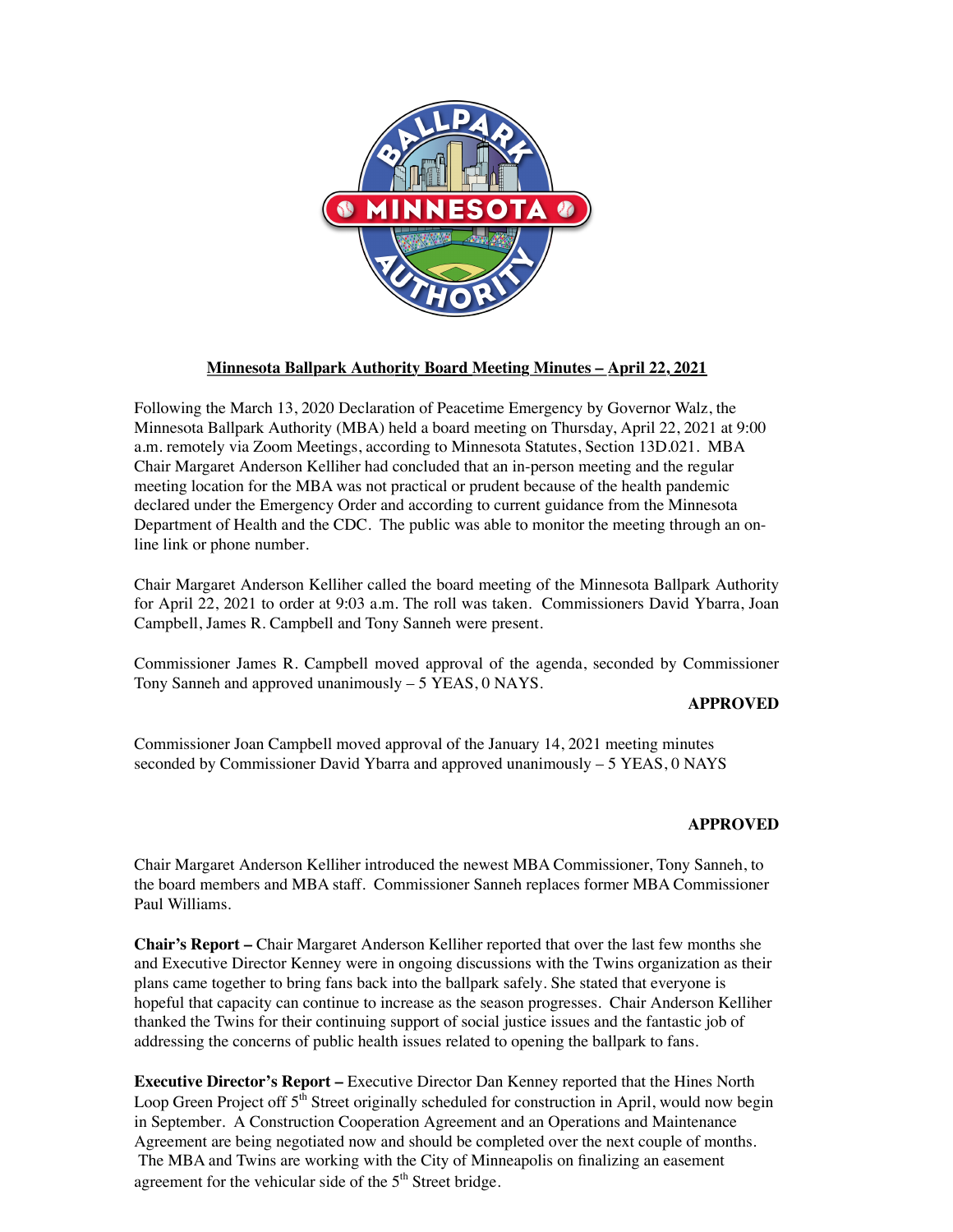Executive Director Kenney, Matt Hoy, and other team officials have had weekly meetings over the past several months with the City of Minneapolis, Downtown Improvement District and the 1<sup>st</sup> Precinct to discuss security issues around the ballpark and all of downtown Minneapolis. Initial fan feedback on coming back downtown and to Target Field has been very positive.

## **ACTION ITEMS:**

# **04-22-21 Proposed Resolution 21-MBA-169**

## **Purpose:**

To elect officers to the Minnesota Ballpark Authority Board.

# **Background:**

The MBA Chair is appointed by the Hennepin County Board pursuant to the ballpark legislation. The MBA by-laws provide that in addition to the Chair, there will be a Vice-Chair, Secretary and Treasurer elected from the Authority's membership at the organizational meeting of the Authority and thereafter shall be elected annually at the first regular meeting of each year by a majority vote of the Authority members.

## **Action Requested:**

**BE IT RESOLVED** that the following MBA Commissioners will serve in the subsequent officer positions: James R. Campbell, Vice-Chair, Tony Sanneh, Secretary and David Ybarra, Treasurer.

## **APPROVED**

### **4/22/21 Proposed Resolution 21-MBA-170**

## **Purpose:**

To authorize the expenditure of funds from the Minnesota Ballpark Authority's Ballpark Capital Projects Fund to reimburse the Minnesota Twins for costs associated with temporary security enhancements around Target Field; and to authorize the Chair and Executive Director to enter into any necessary agreements to provide for the expenditure of funds.

## **Background:**

In preparation for the Derek Chauvin trial, security perimeters were established around the Hennepin County Government Center, City Hall, and several downtown buildings. Public safety officials anticipate there may be demonstrations both during the trial and after the verdict. Most of these events will be centered around the Government Center.

In late February it was recommended that temporary security enhancements be put in place around the ballpark in advance of the trial. The plan added jersey barriers with fencing attached to protect Target Field gates and the glass along the perimeter of the building. While the layout of the barriers still provides for public access through the plaza, the design includes gates that can be closed, if a situation warrants a broader security perimeter.

The cost to install and later remove these materials is approximately \$50,000. The team has requested, and MBA staff is recommending the Minnesota Ballpark Authority fund 50% of this project. This is the same cost allocation that was used to fund the permanent perimeter security enhancements that were added in advance of hosting the 2014 All-Star Game.

## **Action Requested:**

**BE IT RESOLVED** that the Minnesota Ballpark Authority authorizes the expenditure of funds from the MBA's Ballpark Capital Projects Fund in an amount not-to-exceed \$25,000, to reimburse the Minnesota Twins for costs to establish temporary security enhancements around Target Field.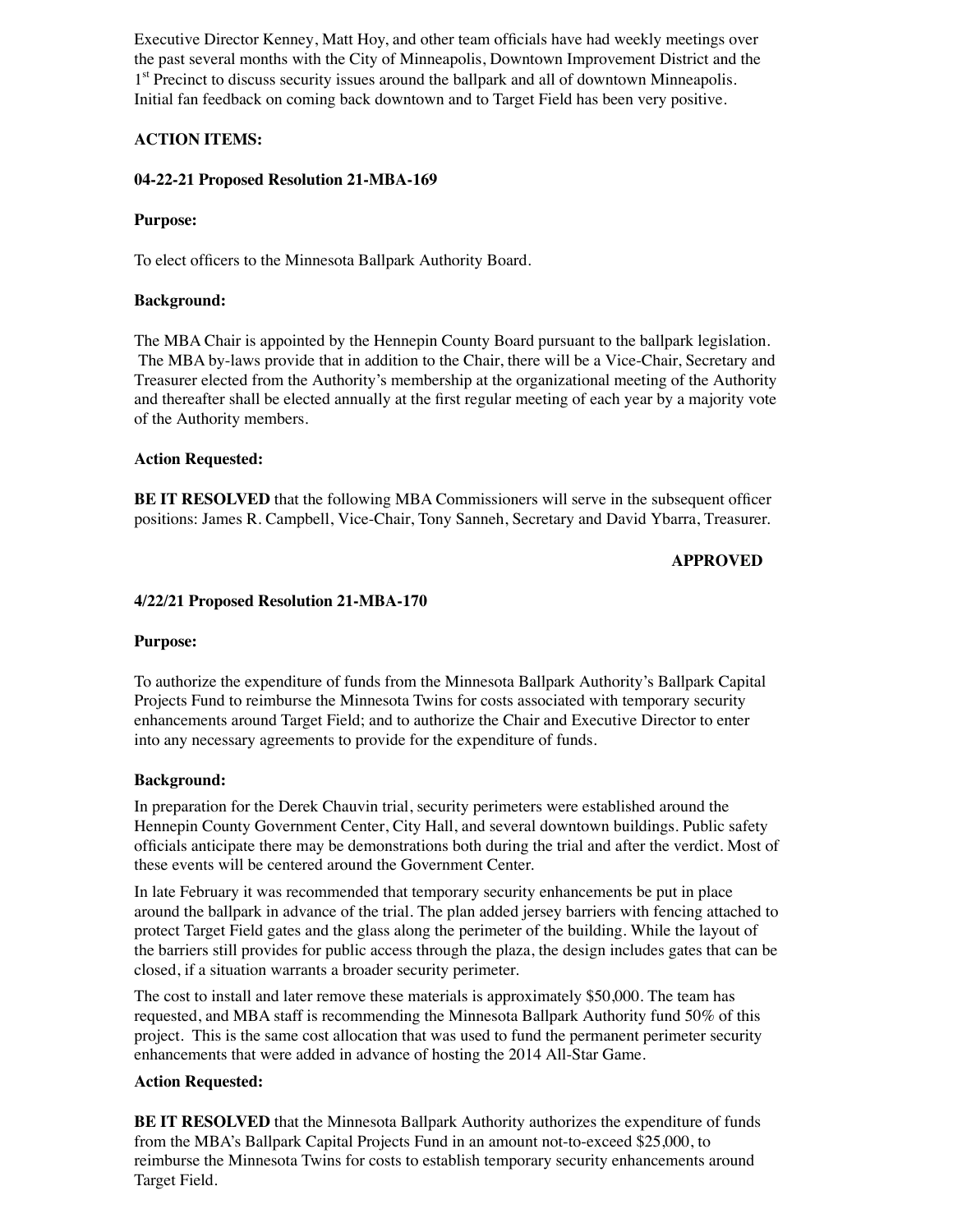**BE IT FURTHER RESOLVED** that MBA staff is authorized to finalize the cost details with the Minnesota Twins, and the Chair and Executive Director are authorized to enter into any necessary agreements to provide for the expenditure of funds from the Ballpark Capital Projects Fund.

### **APPROVED**

### **4-22-21 Proposed Resolution 21-MBA-171**

#### **Purpose:**

To approve a process for developing new public art projects at Target Field, in partnership with the Minnesota Twins; to authorize the use of up to \$100,000 from the MBA's Ballpark Capital Projects Fund for this purpose; to authorize MBA staff to finalize the scope, design and cost details with the Minnesota Twins; and to authorize the Chair and Executive Director to enter into any necessary agreements to achieve these improvements.

### **Background:**

In April 2008, the Minnesota Ballpark Authority adopted Resolution 08-MBA-05R1, which created the Ballpark District Enhancements and Public Art Incentive fund.

The fund was set up to allow the MBA to work with other government agencies, private developers, and other interested parties to encourage the coordinated development of amenities that would serve both the long-term interests of the ballpark and this emerging area of the City. Priorities for this fund include public art, streetscape and way-finding enhancements.

Earlier this year the team approached the MBA with the concept to add new public art on Target Plaza around the theme "All Are Welcome" at Target Field. This is an exciting opportunity to develop new artworks to enhance connections to surrounding neighborhoods and the broader community. MBA staff are requesting authorization for the Minnesota Ballpark Authority to work with the Minnesota Twins to set up a Public Art Selection Committee similar to the one utilized for the ballpark project, to issue an RFP for artists, and to spend up to \$100,000 in MBA funding for the new public art projects.

### **Action Requested:**

**BE IT RESOLVED** that the Minnesota Ballpark Authority approves a process for developing public art projects on Target Plaza in partnership with the Minnesota Twins; and

**BE IT FURTHER RESOLVED** that the MBA acknowledges the team commitment of up to \$100,000 and authorizes contributing up to \$100,000 from the Ballpark Capital Projects Fund for these public art projects; and

**BE IT FURTHER RESOLVED** that the Chair appoint the MBA representatives to serve on the Selection Panel to assist in the development of RFP's and selection of the artists/artist teams.

**BE IT FURTHER RESOLVED** that the MBA authorizes the Chair and Executive Director to negotiate and execute contracts with the proposed artists, as recommended by the Selection Panel, with a combined total contribution from the MBA not to exceed \$100,000.

### **APPROVED**

### **DISCUSSION ITEMS**

**Twins Correspondence Letters –** Executive Director Kenney gave an overview of the 2020 correspondence and informational documents from the Twins in the meeting packets.

**Target Field Operations Update** – **Matt Hoy, Senior VP, Operations, Minnesota Twins**. Mr. Hoy reported that because of the limited use of the facility during COVID there were a few plumbing issues but those have been resolved. He noted that the playing field came through the